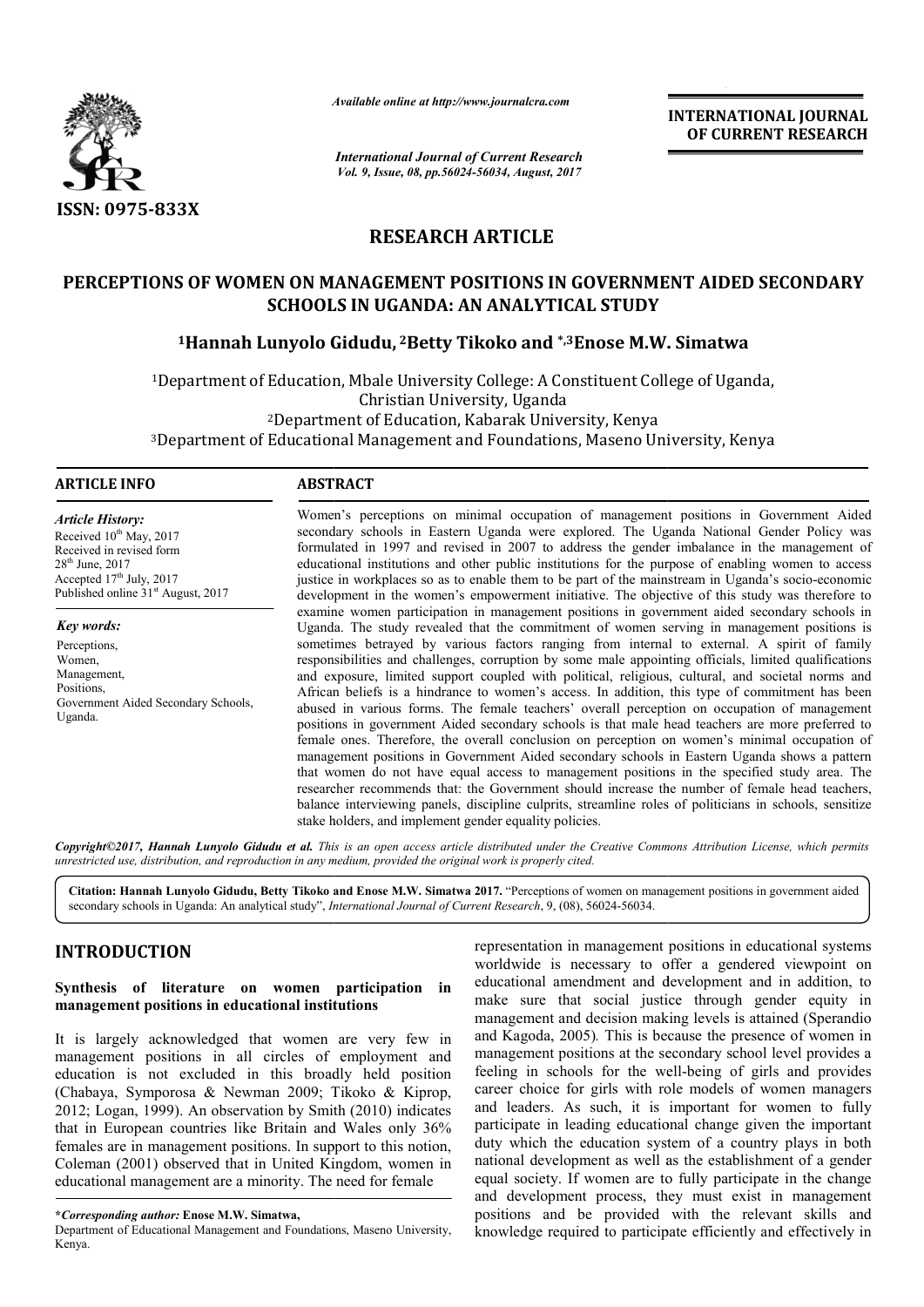educational management and policy-making at both school and national levels (Sperandio and Kagoda, 2005). In several countries, concerns about gender inequalities in education have concentrated on student performance, mainly in terms of underattainment of girls, differences in access at different levels of schooling and dropout rates in fields taken. These have induced a range of explanations and policies around gender disparities in educational results (Davies, 1990). Nevertheless, the issue of gender imbalance in the management structures of schools and colleges has not received adequate care, although there is acknowledgment in education of both the importance of equal chance and the strengths that women bring to management (Coleman, 1994). The 1995 Beijing Declaration on Gender Equality and Development guarantees equal opportunity to women and men in accessing management positions (United Nations, 2014; Chinkin, 1996). In addition, the  $4<sup>th</sup>$  World Conference on Women (1995) called for governments worldwide to generate a gender sensitive education system so as to guarantee maximum and equal participation of women in educational administration, policy and decision making. According to Kiamba (2008) this declaration was to be attained by 2005 but it has not been met, apart from South Africa and Mozambique. It was therefore necessary for an investigation to be undertaken on the factors that hinder women's access to management positions in Government Aided secondary schools in Uganda.

In Uganda, the government has encouraged women to access management positions in all institutions by putting in place various gender equality policies as a commitment to redressing the disparities that characterize the provision of education for girls. In education for example, girls who qualify to gain admission to universities are accorded 1.5 points (Sperandio & Kagoda, 2005). This is where girls' Ordinary and Advanced Level results are converted to weighted points and added to 1.5 extra points to enable them qualify to join public University Similar opportunities are accorded to women in political parties and leadership. In addition, protective laws against gender bias in the opportunities of employment have been enacted (Wakholi, 2005). Despite these progressive policies on gender equality, women are still concentrated in low income and low status positions like deputy head teachers and classroom teachers (The Government of Uganda, 2013). But the fact that the constitution of Uganda of 1995, stipulates equality for all citizens, women are still few in management positions in Government Aided secondary schools. For instance, in Eastern Uganda, out of the 142 Government Aided secondary schools, only 15 schools (10.6%) are headed by female head teachers (Government of Uganda, 2013). As observed by Kiamba (2008), men have traditionally been favoured to access management jobs including leadership of Government Aided secondary schools. On that note, the common notion that women teach while men manage schools still holds notwithstanding the strategies to rectify the gender inequality in educational management (Chabaya *et al*, 2009). In relation to the gender imbalance in the management of educational institutions, the government of Uganda came up with Uganda National Gender Policy to address this problem. According to the American Heritage Dictionary, a policy is a written contract or guiding principle or procedure considered expedient, prudent or advantageous. In the context of the study, gender policy is a set of guidelines which were formulated in 1997 and revised in 2007 with the main aim of addressing gender inequality in access to justice by attaining gender balance and women's enablement as an integral part of Uganda's socio-economic

development (Republic of Uganda, 2007). The purpose of the National Gender Policy was to establish a clear framework for identification, implementation, and coordination of interventions designed to achieve gender equality and women's empowerment in Uganda. The policy is a guide to all stakeholders in planning, resource allocation, implementation, as well as monitoring and evaluation of programmes with a gender perspective (The Uganda Gender Policy (2007)). The objectives of the National Gender Policy were; to reduce gender inequalities, rise information and the accepting of human rights among women and men, to enable them identify violations, demands, access, seeking redress and enjoy their rights, to strength women existence and abilities in making critical decisions for their significant participation in administrative and political processes, and to address gender disparities and guarantee presence of gender analysis in macroeconomic policy formulation, implementation, monitoring and evaluation. All these strategies in place; notwithstanding, very little has been achieved since there are still very few female head teachers in the management of Government Aided secondary schools in Eastern Uganda. It was against this backdrop that this study was set to investigate the factors that hinder women from accessing management positions in secondary schools in Government Aided secondary schools in Uganda.

### **Research Objective**

To establish women's participation in management positions in Government Aided secondary schools in Eastern Uganda.

# **MATERIALS AND METHODS**

Descriptive survey research design was used in this study. The area of study was Eastern Region in Uganda and it was chosen because it had fewer female head teachers as compared to other parts of Uganda (Government of Uganda, 2013). It lies between longitudes  $32^0$  54' East and  $34^0$  40''East; and Latitudes  $00^{\circ}$  17' 20'' North and  $3^{\circ}$  39' 18'' North. It covers  $2,672.4$ Km<sup>2</sup> with a population density of  $3,107$ Km<sup>2</sup>. Eastern region is bordered by Kenya on the East, Nakapiripiriti on the North East, Moroto, Lira, Dokoro and Lake Kyoga on the North, River Nile on the west, and Lake Victoria on the South. It comprises of 32 districts. However, the study was carried out in purposively selected 5 districts, namely; Mbale, Tororo, Sironko, Manafwa and Bududa. The target population of the study was 15 female head teachers, 460 secondary school female teachers employed by the Education Service Commission, 32 Chief Administrative Officers. The sample size consisted of: 5 Chief Administrative Officers, 5 District Education Officers, 5 Gender Focal Persons, 5 Female head teachers and 210 Female teachers. The sample for female teachers was determined using Krejcie and Morgan's (1970). Purposive sampling was also used to select the respondents that is the five Chief Administrative Officers, 5 District Education Officers, 5 Gender Focal Persons and five female head teachers. This allowed the researchers to get the richest information (Best & Kahn, 2006). The sampling unit was the district. Pseudonyms were used in the study to represent the sampled female head teachers of the selected Government Aided secondary schools. The instruments used in data collection were questionnaires, interview guides, and Document analysis guides. The records were viewed and analyzed alongside with data from interviews and questionnaires. Documents are used to support and supplement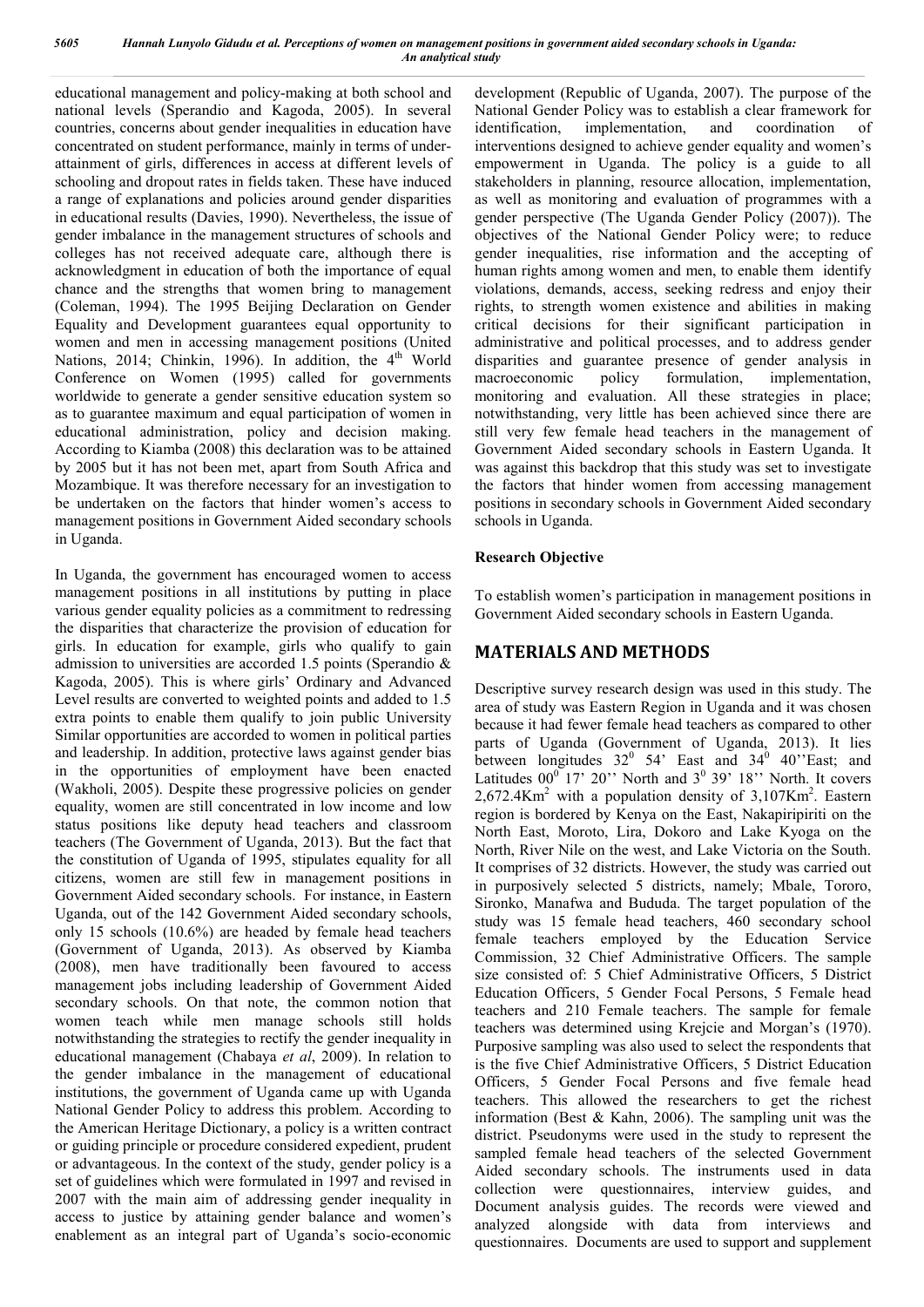evidence from other sources of data. The reason for using the documents was to substantiate the evidence from various literature. Documentary analysis was basically limited to data related to women's perception on minimal access to management positions in government Aided secondary schools. The researcher examined various documents such as minutes of School Board meetings and Parents Teachers Association meetings, policy review documents, the Ugandan constitution of 1995, employment records, the 1992 Government White Paper on Education and Education ordinances. These documents were to verify observations made by a researcher and also gave supporting evidence on data obtained from the questionnaires and interviews. The Ugandan formal policy statement on gender equity was also used. The researchers piloted the instruments by use of a sample of 7 female teachers, 1 Chief Administrative Officer, 1 District Education Officer, and 1 Gender Focal Persons in order to check for possible response errors that could arise from unclear instructions, incomplete categories in response and exhaustiveness of data codes. The piloting of the instrument provided clarity of meaning and how well the items were understood by the respondents. Descriptive statistics in form of percentages and frequencies were used to analyse quantitative data while qualitative data was analysed using thematic approach based on the open ended statements.

#### **Conceptual Framework**

The conceptual frame work shown in Figure 1 delineates the variables which were used to guide the data collection and analysis. It visualizes which variables influence women's access to management positions in Government Aided secondary schools. It shows the independent, dependent and moderating variables. Independent variable is a predictor variable. It influences the dependent variable and it is a presumed cause of the variation in the dependent variable.

factors do hinder women's access to management positions in secondary schools in Uganda and world over. This is due to the fact that women in society are considered to be inferior to men. The literature review supports this fact. However, the effect of these factors is moderated by intervening variables such as women's income, age, and experience in leadership position and participation in entrepreneurship. Studies by Onyango, Simatwa, and Ondigi (2011) in Kenya established that sociocultural factors do hinder women participation in educational management. These factors were; discouragement by spouses, domestic chores, lack of interest, gender bias, lack of motivation, inferiority complex, religion and political interference Socio-cultural factors such as individual factors do hinder women's access to management positions in secondary schools, particularly negative attitude by women themselves to occupy leadership positions and fear of criticisms, lack of selfesteem and self-confidence are other individual factors among others that hinder women participation in educational management at various levels. The impact of such factors is however moderated by intervening variables such as experience and income. The other independent factors do influence women's access to management position in secondary schools in different aspects. The dependent variable is access to management position. The independent variables determine the level of access to management position. It can either be low, high, average or no access at all. The moderator variable is the secondary independent variable which is selected for the study to determine if it affects the relationship between the primary independent variable and the dependent variable. The moderator variables in the study are 'child rearing and housekeeping'. The researcher assumes that the independent and the moderator variable in the conceptual frame work will account for the greatest influence on the Dependent variable, Access to management positions. There is also a relationship between the intervening variables and independent variables which hinder women's access to management positions in secondary schools.



Source: Researcher (2014)

**Figure 1. Conceptual Frame work showing Factors Influencing Participation of Women in Management Positions as perceived Factors**

The independent variables in this study are the factors that hinder women's access to management positions in Government aided secondary schools. These include: culture, political, social, education level, individual, and economic status. The conceptual framework postulates that socio-cultural

#### **RESULTS**

The research question responded to was: What factors influence women participation in management positions in Government Aided secondary schools in Eastern Uganda. The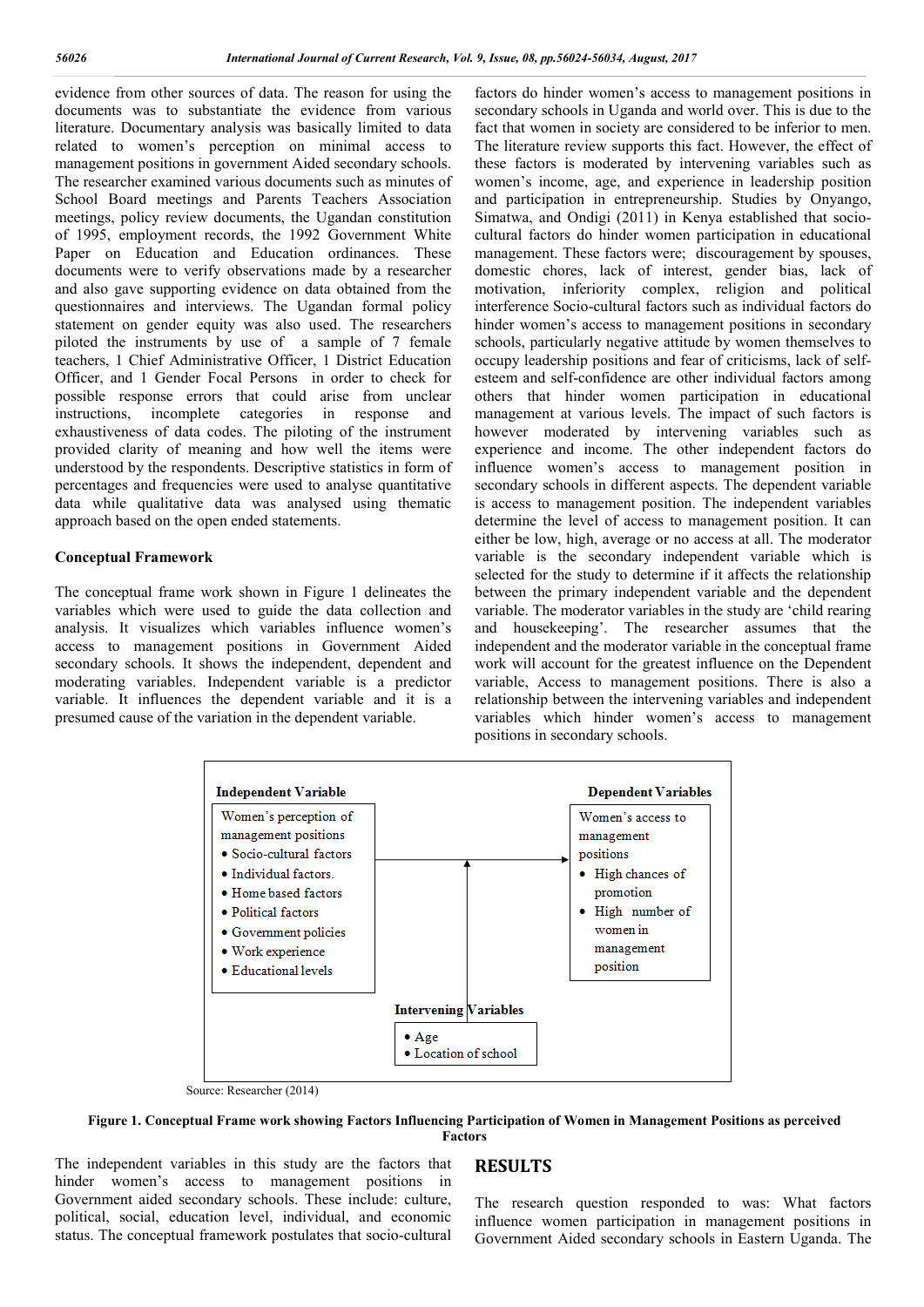responses were as shown on Table 1. The presentation of results under perceptions on "Women's minimal occupation of management positions in Government Aided secondary schools in Uganda" has been done under each category of the respondents, namely: female teachers, the Chief Administrative Officers, the District Education Officers, the Gender Focal Persons, and the female head teachers**.** In the presentation and discussion of the results, pseudonyms have been used in place of female head teachers' actual names because of ethical considerations. These are Namaleya of Tororo District (FHTRN/TD), Awoja of Mbale District (FHTRA/MD), Victoria of Mbale District (FHTRV/MD) Ogare of Tororo District (FHTRO/TD) and Wanale of Tororo District (FHTRW/TD. Additionally, the presentation and discussion also captures the views from the open-ended questionnaires, documentary analysis, plus the interview results. In backing the study, other important information on the respondents' Biodata, demographic Characteristics, Work Experience of female teachers, and their highest Education Level were instrumental to this study. The summary of questionnaires administered and response rate was also tracked to ensure proportionate response rate.

one of the female head teachers, said, 'More women should be involved in the management of Government Aided secondary schools because they have students and the entire school at heart.' She further said, 'female managers are more authoritative and trustworthy than men' (FHTRN / TD/ 17TH/ 04/ 2014). However, according to her, some female teachers in her school have a belief that they cannot manage leadership. She said that this belief was as a result of the biased African culture which does not allow women to lead. Kiamba (2008) shares the similar view that cultural practices prohibit women from leading.

She stressed the fact that the African women are disadvantaged because of their cultures and upbringing. According to Dorsey (1989) most of the challenges female administrators face, are partially rooted in the pattern of gender socialization and African belief systems. In addition, Cole (2006) is of the view that it was due to lack of nurturing and development through society that women are few in management positions in Government Aided secondary schools. Uganda being a patriarchal and matrilineal society (Obbo, 1995), it is highly probable that the female head teachers in the country's

| Aspect of perception                                             | SA         | A            | NS        | D            | <b>SD</b>  |
|------------------------------------------------------------------|------------|--------------|-----------|--------------|------------|
| There is a high ratio of women to men in Uganda                  | 14(7%)     | $130(62\%)$  | 22(10%)   | 44(21%)      | 00         |
| Women prefer to work under men                                   | $20(10\%)$ | 25(12%)      | $05(1\%)$ | 100(48%)     | 60(29%)    |
| Women are less visionary than men                                | 09(4%)     | 10(5%)       | 12(6%)    | 80(38%)      | 99(47%)    |
| Women are not assertive and authoritative                        | 17(8%)     | 18(9%)       | 9(4%)     | 98(47%)      | 68(32%)    |
| Women have other obligations they do not want leadership         | 18(9%)     | $20(10\%)$   | 16(7%)    | 96(46%)      | 60(28%)    |
| The majority of women lack management skills                     | 07(3%)     | $20(9\%)$    | 17(8%)    | $83(40\%)$   | $83(40\%)$ |
| Women are poor communicators                                     | 07(3%)     | 10(5%)       | 8(4%)     | 102(48%)     | $83(40\%)$ |
| Women managers are more authoritative and trustworthy than men   | 60(29%)    | 103(49%)     | 11(5%)    | 23(11%)      | 13(6%)     |
| women are less efficient and less effective                      | 7(3%)      | $22(10.5\%)$ | 14(7%)    | 166(79%)     | $1(0.5\%)$ |
| Women have many family challenges                                | 89(42.4%)  | 65(26.2%)    | 25(12%)   | $26(12.4\%)$ | 15(7%)     |
| Women are poor performers                                        | $3(1\%)$   | 7(3%)        | 25(12%)   | 115(55%)     | 60(29%)    |
| Corrupt tendencies by those in power                             | 60(19%)    | 110(5%)      | $10(4\%)$ | 130(62%)     | $20(10\%)$ |
| There is gender imbalance in allocation of management positions  | 100(48%)   | 65(31%)      | 15(7%)    | $20(10\%)$   | 10(4%)     |
| There is limited employment for women                            | 28(13%)    | $20(10\%)$   | $18(9\%)$ | 97(46%)      | 47(22%)    |
| Girl child education generally undermined                        | 97(46%)    | 13(6%)       | 40(19%)   | 10(5%)       | 50(24%)    |
| Women lack support and encouragement from spouses and Government | 162(77%)   | 28(13%)      | 3(1%)     | 10(5%)       | 7(3%)      |
| Women have limited experience                                    | 79(38%)    | $20(9\%)$    | 13(4%)    | 100(48%)     | $1(1\%)$   |
| Women have limited qualifications                                | 29(14%)    | 13(6%)       | 4(2%)     | 160(76%)     | 4(2%)      |
| Male dominance society                                           | 140(67%)   | 30(14%)      | $00\,$    | 30(14%)      | 10(5%)     |
| Interference by culture, religion, politics and society          | 150(71%)   | $20(10\%)$   | 6(3%)     | 30(14%)      | 4(2%)      |
| Sexual harassment                                                | 152(72%)   | $18(9\%)$    | 2(1%)     | 30(14%)      | 8(4%)      |
| Low self-esteem of women                                         | 100(48%)   | 18(9%)       | 9(4%)     | 32(15%)      | 51(24%)    |

Source: Primary Data (2014)

Key: SA= Strongly Agree, A= Agree, NS= Not Sure, D= Disagree, and SD= Strongly Disagree

#### **Female Teachers' Perceptions on Women's Minimal Occupation in Management Positions in Government Aided Secondary Schools in Uganda**

The results of the study indicate 69% of the respondents agreeing with the statement that there is high ratio of women to men as against 21% who disagreed and 10% who were not sure. As reflected in Government of Kenya payroll, the findings indicate that there is a high ratio of women to men as it is represented by the highest percentage. The records of the population census results of 2014 also confirm this (The Government of Uganda, 2014). As indicated in the literature reviewed, Coleman (2002) observes that women numerically dominate the teaching profession in most countries. However, he notes that despite this, women hold a minority of the management positions in education, apart from schools which cater for very young children which are often managed by women. This therefore explains why there are few women in the management of schools. In an interview with Namaleya, secondary schools are affected by their earlier socialization and cultural understanding of their roles. Coleman (2002) alludes to cultural perception as a factor leading to the female leaders experiencing burnout because of the constant need to prove their worth. These findings concur with those of Onyango, Simatwa and Ondigi (2011). They observe that men are assigned heavy tasks, and women light ones by superiors in organizations. This is because the management is stereotyped as masculine and a male domain. Onsongo (2004) reported that management is still viewed from a masculine perspective. Namaleya identified this kind of notion as the reason why students and staff in her school did not want her to head the school. She further stated that it was this kind of belief that students in her school wanted to strike upon seeing her as their new head teacher. She was the first female head teacher in that school, and during her first address to the students, she met a lot of resistance from students and male teachers. She said, 'They shouted at me and said, we want a Daddy, referring to a male head teacher (FHTRN/TD/17<sup>TH</sup> /04/2014). These findings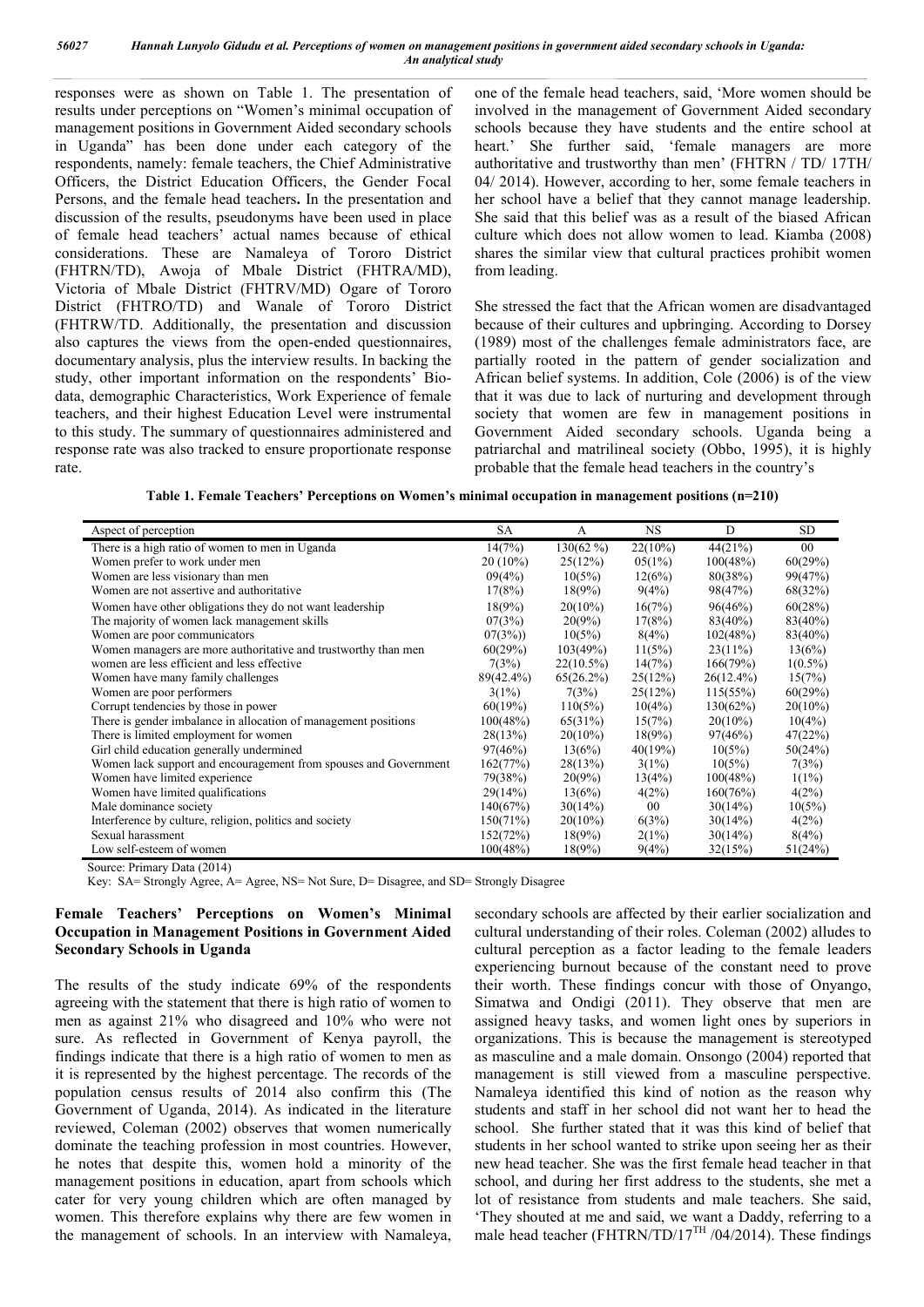also agree with African teaching on gender roles as identified by Namaleya. According to her, the girls are trained in what they are supposed to do as women and also warned about certain things they are not supposed to do. She also said "the girls are taught to do the roles of women right away during their earlier age" (FHTRN/TD/17<sup>TH</sup> /04/2014).

All the female head teachers interviewed showed great concern about women's minimal occupation of management positions in Government Aided senior secondary schools in Uganda. They all confirmed that the number of female head teachers was too low and that it needed to be increased. For example, according to the interview findings, there are no female head teachers in some districts, namely; Bududa and Manafwa districts. According to them, this has far-reaching consequences. That is, it makes them feel lonely because according to them, the female head teachers are normally segregated by their male counterparts. They strongly believe that women are trustworthy, committed, transparent, and are motherly to the students. This makes students learn with ease and concentrate in their academic work. This is evidenced by the example of Bubulo Girls High school in Manafwa district where a female head teacher was replaced by a male head teacher upon the transfer of the former. This same trend has persisted even in Atiri senior secondary school in Tororo district where a female head teacher was replaced by a man after her death. Seventy seven percent of the respondents disagreed with the statement that women prefer to work under men, while 22% of them agreed, and only 1% was not sure. It was established that having fewer women in the management of Government Aided secondary schools does not mean that women preferred to work under women. It has been observed, therefore, that it is not fitting for men to make the assertion that women prefer to work under men. According to the findings of the study, this statement does not hold, as demonstrated by the respondents who disagreed with it. This, therefore, means that women can be in managerial positions. In contrast, the minority of the respondents (22%) who agreed that women prefer to work under men depict some women's mentality that leadership is for men. A similar notion was also reflected by Namaleya who affirmed that some female teachers she had encountered said that they do not manage headship. This is what she said, "Headship is for men, we cannot handle, for it has very many challenges which can be only be tolerated by men" (FHTRN/TD/17 $^{TH}/04/2014$ ). Emdee (2009) gave a British survey claim which states that most women prefer to work under the males on the claim that women leaders are more prone to mood swings. This trend so longer holds since it has been disproved by the research findings. Of the respondents to the statement that women are less visionary than men, 85% disagreed with it, as opposed to 9% who agreed with it, and 6% who were not sure. This assumption does not hold since the majority of the respondents disagreed with it. Instead, some women do not consider headship as a career option according to Smith (2010), while Sperandio and Kagoda (2005) attribute having fewer women in management to women's own attitude, lack of self-confidence, fear of criticism, and fear of risk taking.

Erin (2011) is in support to this view. He argues that women are truly more naturally creative and intuitive in their thinking than men. In addition, 79% of the respondents disagreed with the statement that women are not assertive and authoritative, while 17% of them agreed with it, and 9% were not sure. This was a mere stipulation because the results of the study have

established that women are assertive and authoritative. The respondents feel that if women were given opportunity to be in managerial positions, they can do a very good job as compared to male head teachers who misjudge the female head teachers. This view is in line with the position of Bowman et al (2002) who pointed out that men are influenced by socio-cultural and historical factors to misjudge women' abilities. Qin (2000) claims that traditional prejudice, social pressures, women's sensitivity to people's conception of successful women and the tendency of men to choose family oriented wives is a hindering factor to women's access to management positions in Government Aided secondary schools. This also is reflected in Smith's (2010) observation that societal norms are biased and favour men. The findings of this study indicate that if women were given opportunity for leadership in Educational institutions, they could demonstrate both efficiency and effectiveness; hence ruling out the view that women are not assertive and authoritative. Further, the findings show 74% of the respondents disagreeing with the statement that women have other obligations, and they do not want to hold management responsibilities. 19% of the participants agreed with it, while 7% of them were not sure. 74% of the respondents disagreed with the notion of women's having other obligations as a reason for not being in management positions in Government Aided secondary schools. However, Smith (2010) asserts that women do not consider headship as a career option. Likewise, Seprandio and Kagoda (2005) affirm this notion and point it out as the main cause of women's denial in management positions, leading to low representation of women in the management of Government Aided secondary schools. Similarly, Cole (2006) concluded that in order for women to be in management of education institutions, they must be nurtured and developed throughout the society. This idea raises the question as to how long this principle of nurturing and developing should be. The implication in this case is that if more women were recruited into management positions in Government Aided secondary schools, they could manage alongside other personal duties. The statement that the majority of the women lack management skills was disagreed with by 80% against 12% of the participants who agreed with it, and 8% who were not sure. The studies also revealed by interview results that the majority of the women do not lack management skills. In an interview with Victoria, she said, "The ladies have led schools by example and have good management skills which are both acquired and in born" (FHTRV/MD/24Th April 2014). The majority of the respondents strongly disagreed with the notion that the majority of the women lack management skills. They identify this as the reason for low representation of women in management positions in Government Aided secondary schools. However, Kiamba (2008) attribute low women's representation to discrimination of women on the basis of gender, ethnicity, social class, age, sexual orientation and religious beliefs, as it was also identified in an interview with Awoja. She said, "Women have been segregated several times on several occasions. A religion like Islam never allows women to head a school unless it is a girls' school" (FHTRA/MD/24Th April, 2014).

A total of 88% as against 8% of the respondents disagreed with the statement that women are poor communicators, where 4% were not sure. This is also supported by the interview findings which strongly state that women are good communicators since they are always able to run schools efficiently and effectively. Ogare said, "Women should be supported because they have good communication skills which can enable them to manage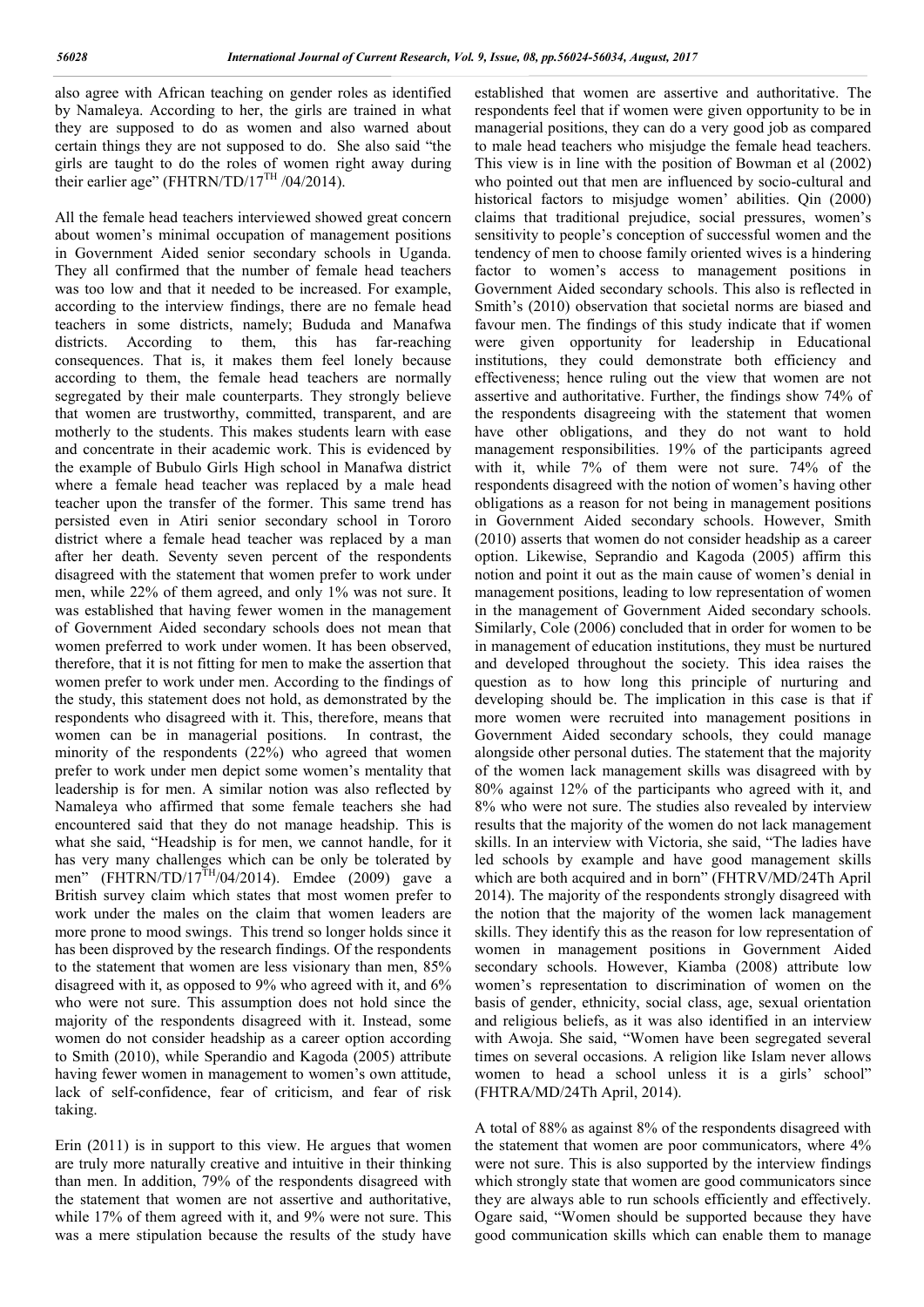schools competently." This is in line with the literature reviewed. As stated by Smith (2010), women make decisions and take steps to shape their own lives and careers and that of the communities. Smith (2010) further suggests that barriers to women's progress into management are derived from several sources such as: constraints imposed upon them by society, the family, employers, and by women themselves.

The researcher established that there were a number of different arguments to explain why women are not present in large numbers in the management of Government Aided secondary schools, namely, earlier socialization, among others. There are a number of powerful barriers to women's mobility to the management positions of Government Aided secondary schools. For instance, behavioural expectations regarding women's role in the family represent a very real obstacle to their corporate upward mobility. Also, the majority of the burden of child rearing is still placed on mothers, imposing additional responsibility on a career woman that is often not faced by a man. Namaleya said during an interview that 'Women are better communicators despite all the challenges, they can easily impact positively on the development of Government Aided secondary schools (FHTRN/MD/17<sup>Th</sup> April, 2014).

**Chief Administrative Officers' perceptions on women's occupation in management positions in Government Aided secondary schools in Uganda**

head teachers are marginalized by the male head teachers. The interview results also support the same view. It was a general concern for the female head teachers who were interviewed that there are very few females in leadership positions especially in the management of Government Aided secondary schools. In her response, Victoria attributes this to the unbecoming conduct of some men. She said, "Men marginalize female head teachers" (FHTRW/TD/17TH/04/2014). Wanale's comment was that more women should come up and take management positions of Government Aided secondary schools regardless of the identified challenges. She said, "We need more women to come up, encourage female teachers and female students to take the mantle of the management of secondary schools" (FHTRW/TD/04/2014).

The study showed that the majority of the respondents, female teachers, had a plea that if the government works towards ensuring having interviewing panels gender balanced, more women will access management positions in Government Aided secondary schools. This was observed by all female respondents. Furthermore, findings of the study in interviews with female head teachers showed that the women have a high working commitment especially in schools, despite the challenges of having a small number of female head teachers heading Government Aided secondary schools. According to Awoja women are committed to their job. She said, "The women are so committed to their duty even amidst the unique challenges that they face" (FHTRA/MD/17<sup>th</sup>/04/2014).

**Table 2. Chief Administrative Officers' perception on women's occupation in Management positions**

| Aspect of Women                                                       | <b>SA</b>      | А              | <b>NS</b>      | D              | <b>SD</b>      |
|-----------------------------------------------------------------------|----------------|----------------|----------------|----------------|----------------|
| There is a high ratio of women to men                                 | $1(20\%)$      | $3(60\%)$      | 0 <sub>0</sub> | $1(20\%)$      | 0 <sub>0</sub> |
| Women prefer to work under men                                        | 00             | $1(20\%)$      | 0 <sub>0</sub> | $3(60\%)$      | $1(20\%)$      |
| Women are less visionary than men                                     | 0 <sup>0</sup> | 00             | 0 <sub>0</sub> | $5(100\%)$     | 00             |
| Women lack management skills                                          | 0 <sup>0</sup> | 0 <sub>0</sub> | $1(20\%)$      | $4(80\%)$      | 0 <sub>0</sub> |
| Women are too busy for leadership                                     | 0 <sup>0</sup> | $1(20\%)$      | 00             | $4(80\%)$      | 0 <sub>0</sub> |
| Women managers are more authoritative and trustworthy than men        | 0 <sup>0</sup> | $4(80\%)$      | 0 <sub>0</sub> | $1(20\%)$      | 0 <sup>0</sup> |
| Women are less efficient, less effective and have Low esteem than men | $1(20\%)$      | $3(60\%)$      | 0 <sub>0</sub> | $1(20\%)$      | 0 <sub>0</sub> |
| Women have many family challenges                                     | 00             | $1(20\%)$      | 0 <sub>0</sub> | $4(80\%)$      | 0 <sub>0</sub> |
| Corrupt tendencies by those in power                                  | 0 <sup>0</sup> | $3(60\%)$      |                | $2(40\%)$      | 0 <sub>0</sub> |
| There is gender imbalance due to male dominance                       | 0 <sup>0</sup> | $1(20\%)$      | $1(20\%)$      | $3(60\%)$      | 0 <sub>0</sub> |
| Girl child education is undermined                                    | 0 <sup>0</sup> | $4(80\%)$      | $1(20\%)$      | 0 <sup>0</sup> | 0 <sub>0</sub> |
| Women lack support and encouragement from spouses and Government      | 0 <sup>0</sup> | $5(100\%)$     | 0 <sub>0</sub> | 0 <sub>0</sub> | 0 <sub>0</sub> |
| Women have limited qualifications                                     | 0 <sup>0</sup> | 00             | $1(20\%)$      | $4(80\%)$      | 0 <sub>0</sub> |
| Interference by culture, religion, politics and society               | $1(20\%)$      | $4(80\%)$      | 00             | 0 <sup>0</sup> | 0 <sup>0</sup> |
| Sexual harassment                                                     | $3(60\%)$      | $2(40\%)$      | 0 <sub>0</sub> | $00\,$         | 00             |

Source: Primary Data

## **Chief Administrative Officers' responses on Perceptions on Women's Minimal Occupation in Management Positions**

Sixty percent (60%) of the respondents strongly agreed with the statement that female administrators are more authoritative and trustworthy than the men as opposed to 40% of those who disagreed. Therefore, the findings indicate that female administrators are more authoritative and trustworthy than the men. Sixty percent (60%) of the respondents agree with the statement that women are less efficient and less effective, 40% of them disagree with it. The majority of the respondents were in disagreement with the statement. Besides, all the female head teachers interviewed indicated that women are trustworthy, dependable, efficient and effective in their activities unlike their counterparts, the men. Namaleya said, "Women are honest and fear stealing school money but to some men it sounds normal for them to use school money" (FHTRN/TD/17Th April, 2014). In addition, the results from the open-ended questionnaire items indicated that the female

Namaleya further revealed this, and cited Mr. Agaba the commissioner's (For secondary schools in Uganda) who gave a positive comment about female head teachers' performance during his address to all head teachers of Government Aided secondary schools in 2013. He argued that if many of them were given opportunity to manage these schools, the academic performance of students would be excellent since women are trustworthy, dependable, efficient and effective in their activities (FHTRN/TD/17<sup>Th</sup> April, 2014). A hundred percent (100%) of the respondents disagreed with the statement that women are poor performers. The statement that women are poor performers was totally refuted by all the respondents as represented by 100% of the Chief Administrative Officers. The results of the study indicate that it is a false allegation because the majority of the respondents strongly disagreed with the statement. According to Smith (2010), women can make good decisions as supported by the interview results which stipulate that women managers are the best performers. Victoria said, "Female head teachers' performance is better as compared to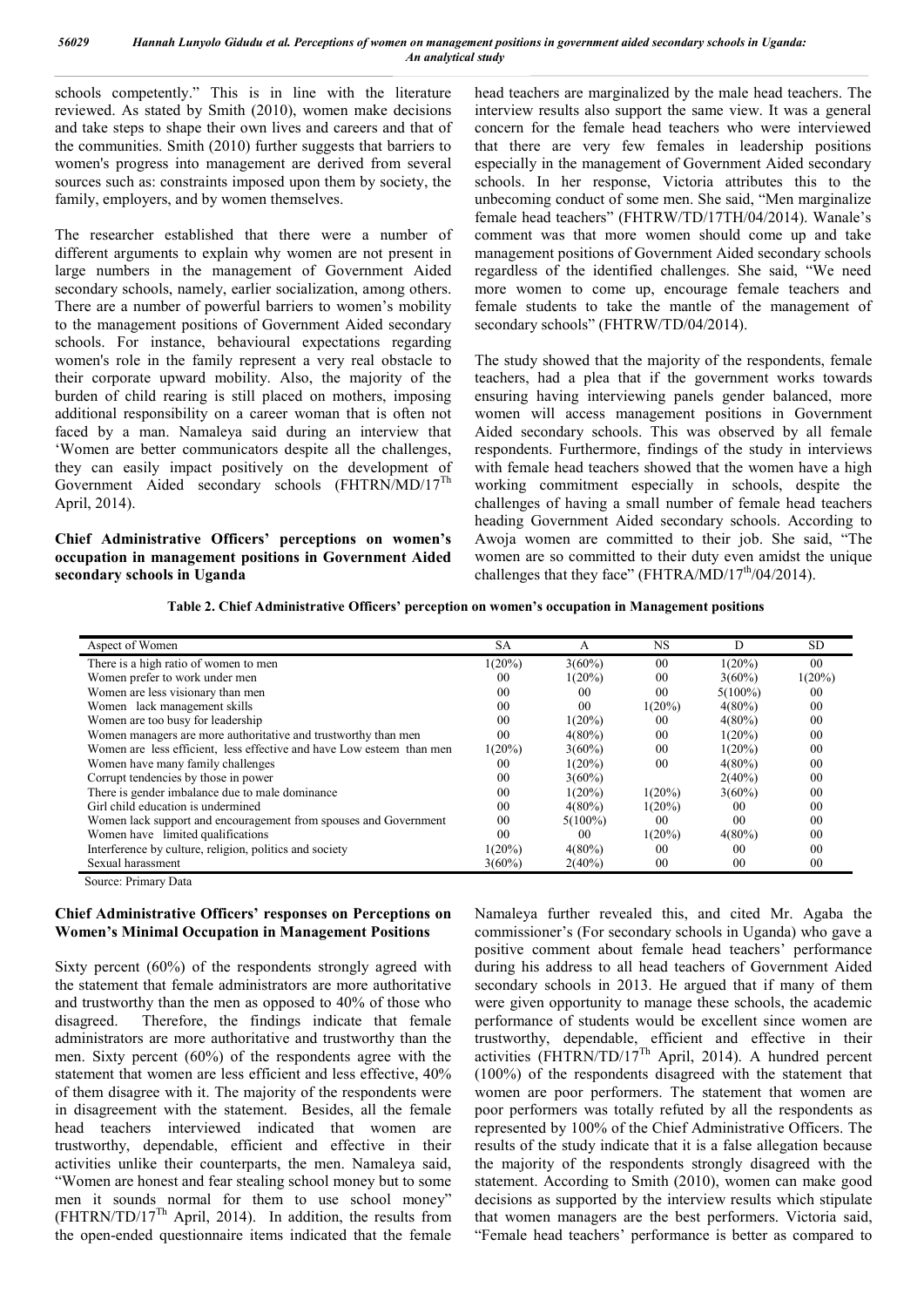that of the males head teachers. The females have a feel and attention for the school unlike the men who do not care much about the schools they head" FHTRV/MD/17 $^{TH}/04/2014$ ). Besides, Cook (2014) adds that women are naturally born leaders because they are independent, energetic, have dynamic personality traits and are enthusiastic. Furthermore, in support to the findings of the interview results with female head teachers and open-ended questions showed that the women have a high working commitment especially in schools, despite the challenges of having a small number of female head teachers heading Government Aided secondary schools. Nevertheless, according to the results from the questionnaires and interview with the female head teachers, this commitment is sometimes betrayed by a spirit of family responsibilities, family challenges, corruption by some male appointing officials, limited qualification and exposure, limited support coupled with political, religious, cultural, and societal norms and beliefs. As such, this type of commitment has been abused in various forms. Like 'glass ceiling' as referred to in United Kingdom, many women have been denied opportunity to access management positions in secondary schools. This denies women's personal agency, as put across by Smith (2010). Therefore if they are appointed head teachers of secondary schools, they can create a good and long lasting impact on students' performance too.

Government Aided secondary schools as mentioned by Namaleya (FHTRN/TD/17 $^{TH}/04/2014$ ). In this case the female head teachers' opinion override the opinion of other respondents since the head teachers are in management so they have experience. This is the reason for the difference in results.

#### **District Education Officers' Responses on Perception on Women's Minimal Occupation in Management Positions**

The findings showed that there is gender imbalance in allocation of management positions in Government Aided secondary schools in Uganda. This is demonstrated by the majority of the respondents who agreed with the statement (80%). In contrast, the minority of the respondents disagreed, probably due to lack of information. The respondents who were interviewed attribute low representation of women to lack of gender balance in the entire recruitment process. According to Ogare, there is no gender balance in the recruitment system. She said, *'*gender balance is never considered when recruiting head teachers. The interviewing panels are always dominated by men (FHTRO/TD/18<sup>TH</sup>/04/2014).The female head teachers assume that if there is gender balance in the allocation of management positions, the performance of schools would be good. It is assumed that if gender was balanced in the allocation of management positions, more women would be in

**Table 3. District Education Officers' Perceptions on Women's minimal occupation in management positions (n=5)**

| Aspect of Perception                                                  | SА             | А          | NS             | D              | <b>SD</b>      |
|-----------------------------------------------------------------------|----------------|------------|----------------|----------------|----------------|
| There is high ratio of women to men                                   | 00             | $4(80\%)$  | 00             | $1(20\%)$      | 00             |
| Women prefer to work under men                                        | 00             | $1(20\%)$  | 00             | $4(80\%)$      | 00             |
| Women are less visionary than men                                     | 00             | $1(20\%)$  | 00             | $4(80\%)$      | 00             |
| Women lack management skills                                          | 0 <sup>0</sup> | $1(20\%)$  | 00             | $4(80\%)$      | 00             |
| Women are too busy for leadership                                     | 0 <sup>0</sup> | $1(20\%)$  | 0 <sup>0</sup> | $4(80\%)$      | 00             |
| Women managers are more authoritative and trustworthy than men        | 0 <sup>0</sup> | $2(40\%)$  | $1(20\%)$      | $2(40\%)$      | 00             |
| Women are less efficient, less effective and have Low esteem than men | $1(20\%)$      | $1(20\%)$  | 00             | $3(60\%)$      | 00             |
| Women have many family challenges                                     | $3(60\%)$      | $1(20\%)$  | $1(20\%)$      | 00             | 00             |
| Corrupt tendencies by those in power                                  | $3(60\%)$      | $2(40\%)$  | 0 <sup>0</sup> | 0 <sup>0</sup> | 0 <sub>0</sub> |
| There is gender imbalance due to male dominance                       | $2(40\%)$      | $2(40\%)$  | 0 <sup>0</sup> | $1(20\%)$      | 00             |
| Girl child education is undermined                                    | $1(20\%)$      | $3(60\%)$  | $1(20\%)$      | 00             | 00             |
| Women lack support and encouragement from spouses and Government      | 00             | $4(80\%)$  | $1(20\%)$      | 0 <sup>0</sup> | 0 <sub>0</sub> |
| Women have limited qualifications                                     | 0 <sup>0</sup> | $1(20\%)$  | $4(80\%)$      | 00             | 00             |
| Interference by culture, religion, politics and society               | 0 <sup>0</sup> | $5(100\%)$ | 0 <sup>0</sup> | 0 <sub>0</sub> | 0 <sub>0</sub> |
| Sexual harassment                                                     | $1(20\%)$      | $2(40\%)$  | 00             | $2(40\%)$      | 00             |

Source: Primary Data

Eighty percent (80%) of the respondents disagreed with the statement that women have many family challenges as opposed to the 20% who agreed. The minority of the respondents had the opinion that women are few in the management positions of Government Aided secondary schools because of family challenges. Besides, the reviewed literature indicates that women's perception on minimal positions in Government Aided secondary schools in Uganda as identified by Smith (2010) is that the society norms are biased and favour men. He further asserts that women's education and entry to job market is limited, and that women's role is typically more of the home maker, rather than that of a career worker. Besides, the respondents in this study indicated that unlike men, women have many family challenges: a housewife, a mother, a home planner and a home keeper, as exemplified in an interview with a female head teacher Namaleya (FHTRN/TD/17 $^{TH}$ /04/ 2014). This implies that more women would be in management if they were not hindered by societal norms. The notion that there is corruption in the recruitment system was agreed with by 60% while those who disagreed were 40%. In addition, the interview results showed that corruption is a reason for women's low representation in management positions in

management positions. Eighty percent (80%) agreed with the statement that girl child education is generally undermined while 20% were not sure. The study revealed that girl child education is undermined. Due to the fact that girl child education was undermined, it consequently leads to women's lack of role models and mentors as observed by Sperandio and Kagoda (2005). This as a result has a far-reaching impact as it makes women not to consider headship as a career option as noted by Smith (2010).The responses from the open-ended questionnaires also indicated lack of support to girl child, cultural, political, and society interference. On the issue of non-support to girl children, the available literature is also in support to this finding, to the effect that despite progress in recent years, girls continue to suffer severe disadvantage and exclusion in education system throughout their lives (United Nation Children's Fund, 2014). It is assumed that if the parents are advised to treat all their children equally regardless of their gender, the girls could also make it to higher education, which is a pre-requisite to the access of management positions in Government Aided secondary schools. This implies that for any woman to access management positions, the foundation stages are very critical in that they prepare one for future career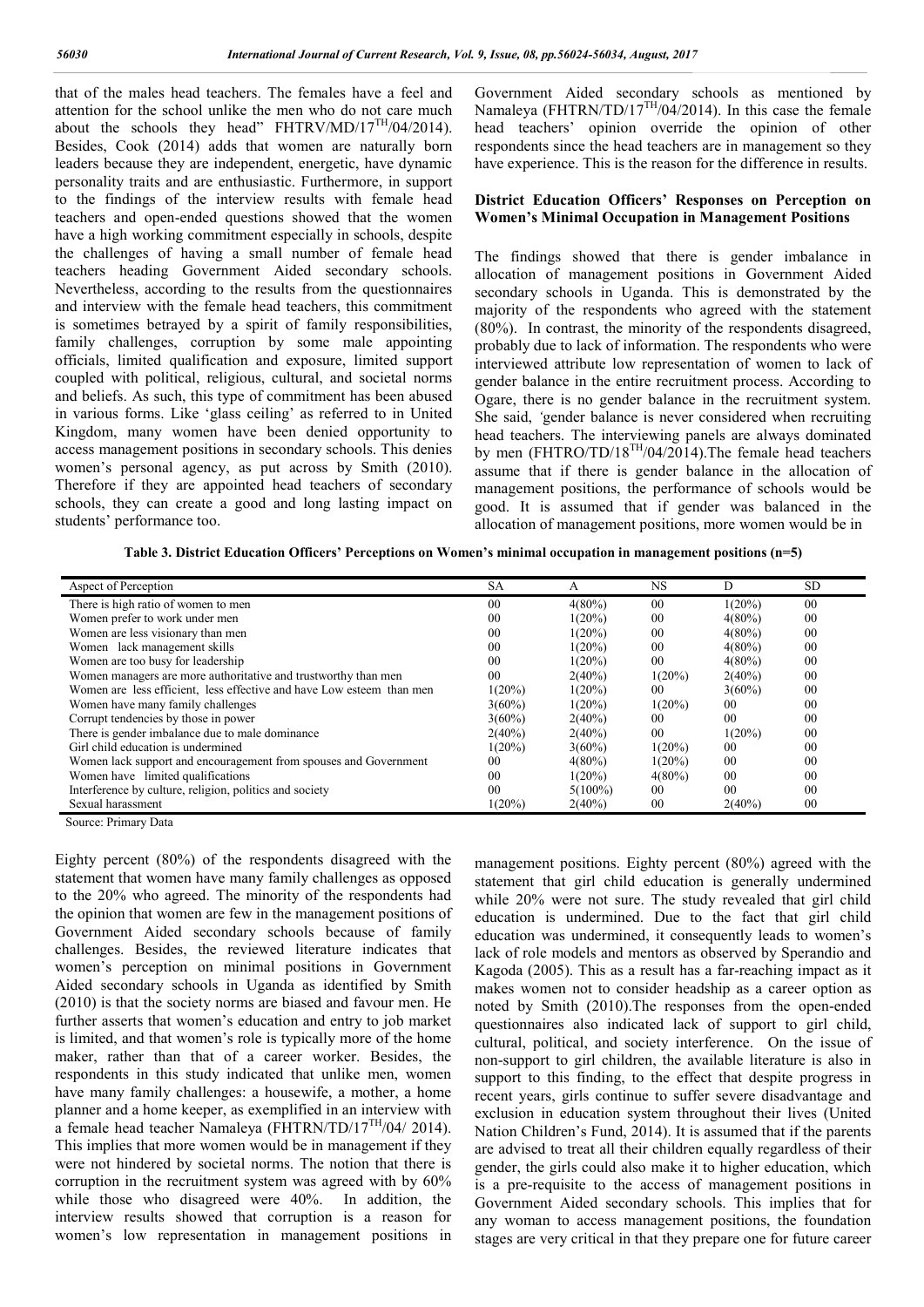obligations. Therefore, the assumption is that when the girls are given good education at the earlier stages, they will qualify for other future tasks like the management of Government secondary schools.

Eighty percent (80%) of the respondents agreed with the statement that women lack support and encouragement from spouses and Government, and 20% of were not sure. The results indicated that women lack support and encouragement from spouses and Government as represented by the majority  $(80\%)$  of the respondents who agreed. Kagoda and Ezati  $(2013)$ support these findings. They attribute husbands' failure to support their wives to attain further studies to the fear that their husbands would feel they are undermined when their wives upgrade. The findings of the study indicate that women are not given the support they deserve. But the minority of the respondents indicate that some husbands support and encourage their wives to go for further studies. The implication is that if given all the support by men, many female teachers will attain higher qualifications and morale to aspire for management posts in Government Aided secondary schools, and as such, it would solve the problem of under representation of women in management positions in Government Aided secondary schools. The assumption is that if the spouses and the Government supported the women, we would have many of the ladies joining the management of Government Aided secondary schools. The findings further reveal that women have experience. This is represented by 80% of the respondents who disagree with the statement that women have limited experience. However, 20% of them agree with agreed with it. The study shows that women have experience which is one of the requirements for promotion to management positions in Government Aided secondary schools. However, 20% of the respondents were not sure of the statement. Eighty percent (80%) of the District Education Officers agreed with the statement that women have limited qualifications, whereas 20% of them were not sure. However, majority of the female teachers (78%) disagreed. Therefore, the results showed that women do not have limited qualifications as represented by the majority of the respondents. Fifty five percent (50%) of the female head teachers who participated in the study had Bachelor's Degrees in Education, which is the minimum academic qualification for the post of head teacher in Government Aided secondary schools, but they had tried several times to access management positions without success. The implication here is that women should be encouraged to take up the management roles.

**Gender Focal Persons' responses on perception on women's minimal occupation in management positions**

The study reveals that there is male dominance in the employment process as indicated by 80% of the respondents who agreed, while 20% were not sure. The respondents agreed with the statement that male dominance in society is a reason for low representation of women in the management of Government Aided secondary schools in Eastern Uganda. This is against the minority (20%) of those who were not sure of the statement. This is also in support of what Giddens (2005) identified. However, they further state that the proportion of women in managerial positions is slowly increasing. The assumption is that if more women were supported to join management of secondary schools, the performance would be excellent due to the combined efforts of both genders. A hundred percent (100%) of the participants agreed with the statement that there is interference by culture, religion, politics and society in the management of secondary schools. Additionally, Bowman et al (2002) are in agreement with the statement. They further stress that socio-cultural and historical factors have a lot to do with men's misjudgement of women's abilities to perform. According to them, men's attitudes have not changed since they believe in stereotypes, and do not want to work with or for women, and that if they have to, they still make life difficult for the female head teachers. This concurs with the available literature by Kiamba (2006) which states that historically, leadership has carried a notion of masculinity and the belief that men make better leaders than women and is still common today. In some cultures, the boys are favoured over girls and to the extent that in some cultures women are not even allowed to discipline the boys. However, the 16% who are the minority indicate that there is no interference from culture, society, religion, and politics in the management of schools. The explanation for this could be that they come from communities which have learnt to appreciate the efforts of women. This implies that women could perform better if they were not interrupted and as such, it could improve on the discipline of the students. It is therefore deduced that there exists culture, religion, politics and society influence in the management of school. The assumption is that if each stakeholder's roles were clearly streamlined and upheld, there would be no more conflicts in roles, which when they persist. collapse the performance of the schools.

Furthermore, the findings of the study indicate that there is sexual harassment of male teachers as revealed by the study. 60% agreed, 20% disagreed and 20% were not sure. And as

| Aspect of Perception                                                  | <b>SA</b>      | А              | NS             | D              | SD.            |
|-----------------------------------------------------------------------|----------------|----------------|----------------|----------------|----------------|
| There is a high ratio of women to men                                 | 00             | $4(80\%)$      | $1(20\%)$      | 0 <sup>0</sup> | 00             |
| Women prefer to work under men                                        | 0 <sub>0</sub> | 0 <sup>0</sup> | 00             | $5(100\%)$     | 0 <sub>0</sub> |
| Women are less visionary than men                                     | 0 <sub>0</sub> | $1(20\%)$      | $1(20\%)$      | $3(60\%)$      | 00             |
| Women lack management skills                                          | 0 <sub>0</sub> | 0 <sup>0</sup> | 00             | $5(100\%)$     | 00             |
| Women are too busy for leadership                                     | 0 <sub>0</sub> | $1(20\%)$      | $1(20\%)$      | $3(60\%)$      | 00             |
| Women managers are more authoritative and trustworthy than men        | 0 <sup>0</sup> | $4(80\%)$      | 00             | $1(20\%)$      | 00             |
| Women are less efficient, less effective and have Low esteem than men | $1(20\%)$      | $2(40\%)$      | $1(20\%)$      | $1(20\%)$      | 00             |
| Women have many family challenges                                     | 00             | $1(20\%)$      | 00             | $4(80\%)$      | 00             |
| Corrupt tendencies by those in power                                  | 0 <sub>0</sub> | $3(60\%)$      | $1(20\%)$      | $1(20\%)$      | 00             |
| There is gender imbalance due to male dominance                       | $1(20\%)$      | $3(60\%)$      | 00             | $1(20\%)$      | 00             |
| Girl child education is undermined                                    | 0 <sub>0</sub> | $3(60\%)$      | $1(20\%)$      | $1(20\%)$      | 00             |
| Women lack support and encouragement from spouses and Government      | 0 <sub>0</sub> | $2(40\%)$      | $1(20\%)$      | $1(20\%)$      | 00             |
| Women have limited qualifications                                     | 0 <sub>0</sub> | $1(20\%)$      | 0 <sup>0</sup> | $4(80\%)$      | 00             |
| Interference by culture, religion, politics and society               | $1(20\%)$      | $4(80\%)$      | 0 <sup>0</sup> | 0 <sup>0</sup> | 0 <sub>0</sub> |
| Sexual harassment                                                     | 00             | $3(60\%)$      | $1(20\%)$      | $1(20\%)$      | 00             |

**Table 4. Gender Focal Persons' perception on women's minimal occupation in Management positions**

Source: primary Data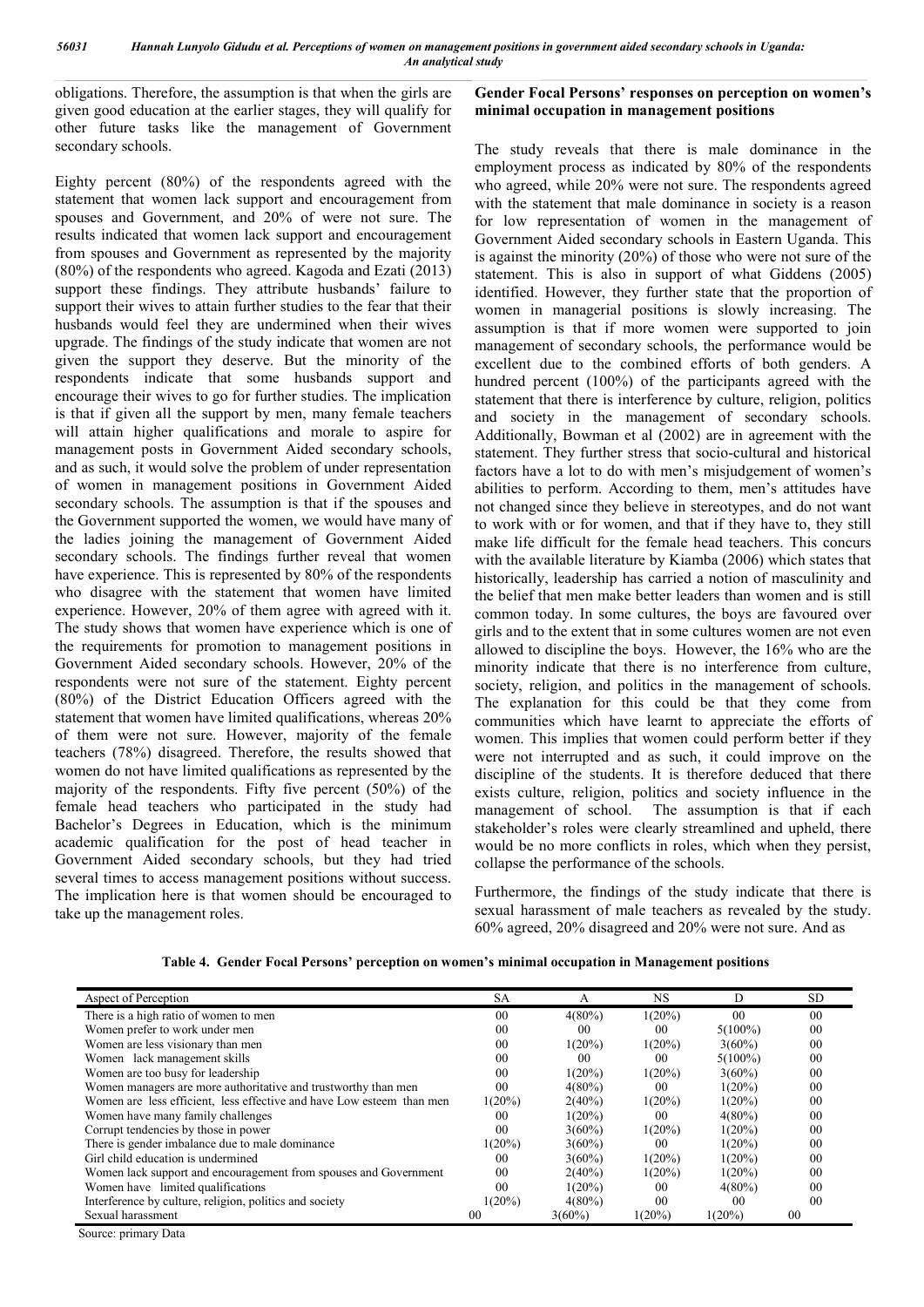established from the interview results, women are sexually harassed. Namaleya is in support to this finding. She states that, "Some male head teachers ask for sexual advances before recommending the female teachers for promotion or even before appointing them in administrative positions like senior women teachers, head of department, or Director of studies" (FHTRN/TD/17 $^{TH}$ /04/2014). Hejase (2013) asserts that in the case of sexual harassment, the perpetrator is in a position of power or authority over the victim, or is expecting to receive power in the form of promotion. Ashford (2012) confirms this with emphasis on lack of women's representative in Government especially in the recruitment structure. The assumption is that if more women got involved in policy making and implementation structures, they would encourage female teachers to apply for management positions in Government Aided secondary schools. The findings of the study indicated that female administrators face sexual harassment as represented by the majority of the respondents.

There was also low self-esteem of women at 60% of those who agreed, while 40% disagreed with the statement. Low selfesteem affects one's performance at work. This is in agreement to Coetzer's (2010) view that if managers cannot live with themselves, they will not be able to get along with others as well. According to him, it is of paramount importance for a female manager to first accept herself and commit themselves to the work. Blogger (2008) is in support to this view that women themselves are not usually committed to paid employment. The findings extracted from the open-ended questionnaire revealed that some women lack interest in the management of Government Aided secondary schools, a fact also observed by Masambu (2008). In support to this reason, Shakeshaft (2006) urges that some women have indicated that the tasks of administration are not of interest to them because they entered education to teach but not do administration work (Marshall, 1984). Kiamba (2008) attributes minimal occupation of women in management positions to the women themselves not being committed to paid employment. Furthermore, Shakeshaft (2006), Sperandio and Kagoda (2005), note that women's attitude, lack of self-confidence, fear of risk taking, and fear of criticisms are responsible for minimal occupation of women in management positions. This is supported by Marshall (1984) who noted that women themselves are not usually committed to paid employment, but prefer to do a job rather than develop a career. This cannot be ruled out because there are some women who do not wish to take management as their career, as already discussed above. Besides, other reasons like fearing their husbands and the public opinion are also issues that affect female teachers in participating in the management of Government Aided secondary schools. It is therefore concluded that some women have low self-esteem as stated by all the Gender Focal Persons. The summary of the findings on women's perception on minimal occupation in management positions by the four categories of the respondents are as follows: all the respondents indicated that there are more women than men in Uganda; that female administrators are more authoritative and trustworthy than the men; that there is corruption in the recruitment system; that women lack support and encouragement from spouses and Government; that there is male dominance, interference by culture, religion, politics and society, sexual harassment and low self-esteem of women. However, all the respondents disagreed with the statements that women prefer to work under men, that women are less visionary, that women are not assertive and authoritative, that women have other obligations such that they do not want

leadership, that women are poor communicators, that women are poor performers, that women have limited experience, and that girl child education is generally undermined. Besides, there were some conflictions in the following statements: whereas all the Gender Focal Persons disagreed that female teachers lack management skills (100%), both the Chief Administrative Officers and the District Education Officers were in agreement to it. The Chief Administrative Officers and the Gender Focal Persons agreed with the statement that women are less efficient and less effective. The District Education Officers also agree with the statement. The Chief Administrative Officers and the Gender Focal Persons agreed that women have many family challenges whereas the District Education Officers disagreed with the statement. The District Education Officers disagreed that there is limited employment for women while the Chief Administrative Officers and Gender Focal Persons agreed. Whereas the Chief Administrative Officers and the Gender Focal Persons were in disagreement that there is gender imbalance in allocation of management positions, the Gender Focal Persons and the District Education Officers agreed with it. Both the Chief Administrative Officers and the Gender Focal Persons disagreed that women have limited qualifications as opposed to the District Education Officers who agreed with the statement. Nevertheless, the overall perception on women's minimal occupation in management positions in Government Aided secondary schools in Eastern Uganda according to the results from both the questionnaires and interview with the female head teachers, indicate that this commitment of women serving in management positions is sometimes betrayed by various factors ranging from internal to external. A spirit of family responsibilities and challenges, corruption by some male appointing officials, limited qualifications and exposure, limited support coupled with political, religious, cultural, and societal norms and African beliefs is a hindrance to women's access. In addition, this type of commitment has been abused in various forms, like 'glass ceiling' as referred to in United Kingdom. Many women have been denied the opportunity to access management positions in secondary schools, and so denied their personal agency, as pointed out by Smith (2010). The female teachers' overall perception on minimal occupation of management positions in government Aided secondary schools is that male head teachers are more preferred to female ones.

#### **Conclusion**

The findings indicate that there is a high ratio of women to men in Uganda. However, they do not have equal opportunities to management positions in Government Aided secondary schools in Eastern Uganda. They have not been given equal opportunity with males to leadership in Government Aided secondary schools. The study indicates that denying women leadership positions has been based on points that neither have truth nor helps women to develop their talents. The study has proved as wrong the assertions that women prefer to work under men, that they are not visionary, assertive, or authoritative; that they have no interest in leadership, lack management skills, and have other obligations; that they are less efficient and less effective, are poor communicators and performers; have many family challenges, limited experience and qualifications. The study also indicated that the points used to deny women access to leadership positions are rooted in cultural, societal, political, and religious biasness. The findings further show that women are authoritative, trustworthy, good financial managers, transparent, parental, and dependable. Women's perception on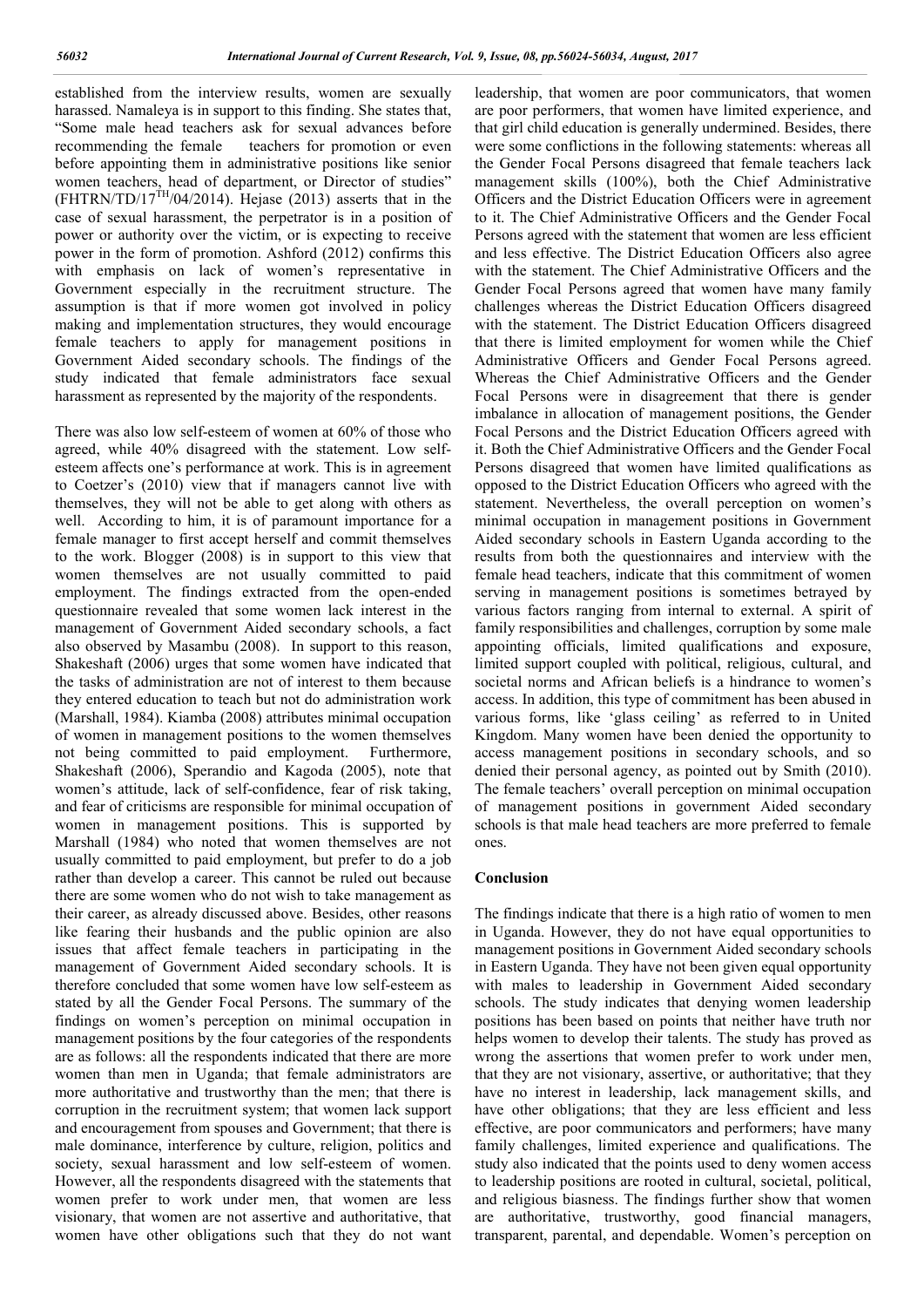minimal occupation of management positions in Government Aided secondary schools in Eastern Uganda shows a pattern that women do not have equal access to management positions in Government Aided secondary schools. Therefore, the overall conclusion on perception on women's minimal occupation of management positions in Government Aided secondary schools in Eastern Uganda shows a pattern that women do not have equal access to management positions in the specified study area.

#### **Recommendations**

The government of Uganda should:

- i. Counteract and eliminate the causes against women advancement that are rooted in cultural, societal, political, and religious biasness;
- ii. Deliberately raise the numerical strength of women in management positions, specifically in Education, to be at par with that of their male counterparts
- iii. Introduce gender balance on the interview panels for appointments and promotions of all deserving applicants;
- iv. Apply Affirmative Action in supporting women to access management positions in Government Aided secondary schools in Uganda;
- v. Apply Affirmative Action in supporting and promoting Girl Child education from pre-primary to tertiary levels;
- vi. Let the Ministry of Education mainstream gender issues in its programmes and curricula, and formulate equal opportunity policies;
- vii. Encourage and promote high self-esteem and trust among female managers, and put in place a deliberate plan to promote reward hard-working female head teachers;
- viii. Government should encourage and promote further education and in-service training for women, and create more employment for women by opening more girls' schools;
- ix. Put in place stringent disciplinary and punitive measures to curb sexual harassment of female aspirants by their male bosses.

# **REFERENCES**

- Ashford. 2012. Overview: Women in Power and Decision making, retrieved from http://iipdigital.usembassy.gov/ st/english/publication, on 1<sup>st</sup> January, 2015.
- Best J.W. & Kahn, J.V 2006. Research in Education, New Jersey. Pearson Education Inc.
- Blogger, S.V. 2008. Traditional Jobs for men, women, and the Gender Divide
- Bowman, M, J., Frishkoff. P.A. & Frishkoff, P. 2002. How do Financial Analysis Make Decisions? A Process Model of the Investment Screening decision. Accounting, Organisations and Society. Unpublished Paper.
- Burgess, R.G. 1982. Analyzing Qualitative Data, retrieved from http://www.madeira- edu.pt/Link, on  $26^{Th}$  April 2017.
- Chabaya, O. & Symphorosa, R. & Newman, W. 2009. The persistence of gender Inequality in Zimbabwe: factors that impede the advancement of women into leadership positions in primary schools. *South African Journal of Education*. North-West University. Silver Lakes.
- Chinkin, C. 1996. Report on the forth United Nations Conference on Women, Beijing 1995, *International Journal of Discrimination and the Law*, 119-27.
- Coetzer 2010. The Value of trust as wealth management tools, Sunbird, Johannesburg.
- Cole, J.B. 2006. The Fourth (the shortage of women in higher education in South *Africa)*. Daily Nation reporter, Daily Nation, Friday July 6, 2007.
- Coleman, M. 1994. Women in Educational Management: In: T Bush and C West-Burnham (eds). The Principles of Educational Management. Harlow: Longman.
- Coleman, M. 2001. Achievement against the odds: School leadership and Management, 21 (1: 75-100).
- Coleman, M. 2002. Gender and Leadership Style: The Self-Perceptions of Secondary Headteachers. Paper given at the Belmas Annual Conference, At Aston University, Birmingham, 20-22 September.
- Cook, T. 2014. Famous Aries Women, Retrieved from http://www.thefamouspeople.com on  $1<sup>st</sup>$  January 2014.
- Davies, L. 1990. Equity and Efficiency? School Management in an International Context. London: Falmer Press.
- Dorsey 1989. An Analysis of Educational Challenges in the new South Africa. Retrieved from https://books.google.co. ug/books on  $26^{Th}$  April 2017.
- Emdee 2009. Women Prefer to Work under Male boss; What is your Preference? Retrieved from http://www.mylot.com/ post/2103136/women-prefer-to-work-under-male-bosswhat-is-your-preference, on  $24^{Th}$  July 2015.
- Erin, L. 2011. Why are Men seen as Creative Visionaries more often than Women? Retrieved from http://www.quora. com/why-are-men-seen-as-creative-visionaries-more-oftenthan-women on  $1<sup>st</sup>$  august 201
- Gathers, D. 2003. Diversity Management: An imperative for health care Organisations. Hospital Topics.81 (3), 14-21.
- Giddens, A. 2005. Sociology, Edition, Black Well Publishers, UK of Leadership, Maryland, Sage publications Retrieved from

http://www.sagepub.com/northouse6e/study/materials/refer ence/reference14.3.pdf on  $12^{Th}$ August 2014.

- Government of Uganda 2007. Uganda National Gender policy.
- Government of Uganda 2013. Uganda Human Recourse Statistics.
- Government of Uganda 2014a. Teachers payroll.
- Government of Uganda 2014b. National Sex Ratio, retrieved from opm.go.ug/news-ar.
- Hamidun, H.B. 2009. The influence of Training on Employers work commitment and Performance, Malaya, Mara University of Technology.
- Hejase, H. 2013. Female Leadership: An Exploratory Research from Lebanon, Retrieved on 28<sup>th</sup> Dec 2014 from https://www.google.com
- Kagoda A., M. & Ezati, B. A. 2013. Higher Qualifications but Lower Jobs: Experiences of Women Teachers in Primary Schools of Uganda, retrieved from http//mcser.org/journal/ index.phb/jesr/article/view File/647/669 ISSN 2239-978X. *Journal of Educational and Social Research* Vol. 3(5) August 2013,125.
- Kiamba, J. M. 2006. Women and Leadership Positions: Social and Cultural Barriers to Success; Special Issue 7. Volume 19: 23-24.
- Kiamba, J. M. 2008. Women and Leadership Positions: Social and Cultural Barriers to Success, Women Activism for Gender Equality in Africa. Wagadu Volume 6 retrieved from